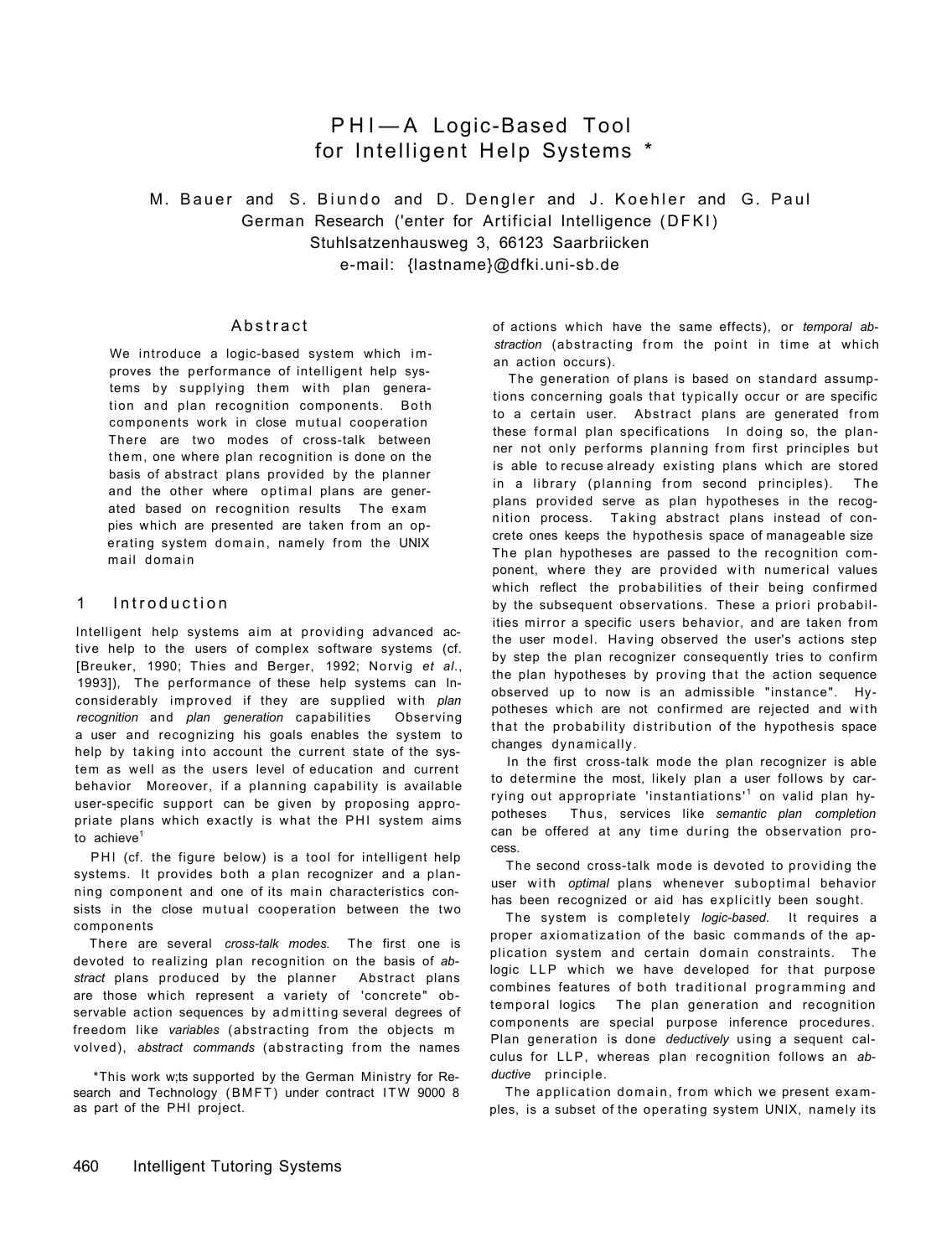

mail system, where commands like type, delete, or save manipulate objects like messages or mailboxes

The paper is organized as follows: After a short introduction to the formal framework in section 2 we describe the plan generation and recognition components in sections 3 and 4, respectively We demonstrate by means of an example how the system works in the first crosstalk mode. Finally, we conclude with some remarks in section 5.

## 2 The Formal Framework

Plan generation and plan recognition are carried out on a common logical basis. The logical language for planrung (LLP) [Biundo and Dengler, 1993], which we have developed for this purpose, combines features of Choppy Logic [Rosner and Pnueli, 1986] with the Temporal Logic for Programs [Kroger, 1987] This entails the consideration of plans as programs as has also been proposed by other authors (cf. [Green, 1969], [Bibel, 1986], [Manna and Waldinger, 1987]). LLP is an interval-based modal temporal logic. It provides the modal operators  $O$ <sup>(next)</sup>,  $\diamondsuit$  (sometimes),  $\square$  (always), and the binary modal operator ; (chop), which expresses the sequential composition of formulas. Besides these operators control structures (e.g., conditionals) are also available, as in programming logics. Basic actions, which in our example domain are the elementary mail commands, are axiomatized like assignment statements in programming logics The state changes which they perform are reflected in changing the values of certain variables. The type command, for example, is represented by the following axiom schema:

$$
\forall x \left[ \left[ of (mb) = T \wedge df(x, mb) = F \wedge \right] \right] \newline P \stackrel{r f(x, mb)}{T} \wedge EX(type(x, mb)) \rightarrow \text{OP}
$$

where P is a metavariable for formulas. The schema states: If the mailbox mb is open (i.e., the open-flag  $of (mb)$  equals true) and message x is not yet deleted (i.e., the delete-flag  $df(x, mb)$  equals false) and we execute the type command then formula P holds in the next state, provided the formula we obtain by replacing each ocurrence of the term  $rf(x, mb)$  in P by T (i.e., the weakest precondition of P w.r.t.  $type(x, mb)$ ) has held before.

The substitution instructions correspond to the effect of the type command. Replacing P by  $rf(x, mb) = T$  we obtain the following action axiom:

$$
\forall x \left[ \left[ \text{ of }(mb) = T \land \text{df}(x, mb) = F \land \right] \right. \\ EX(type(x, mb)) \left[ \rightarrow \text{Orf}(x, mb) = T \right]
$$

It states that if a certain message x in a current mailbor mb has not yet been deleted and we execute the type command then the message is read in the next state (i.e., the read-flag  $rf(x, mb)$  is set to true).

Plans are represented by a certain class of LLP formulas. Besides basic actions (denoted using the execute predicate  $EX$ ) they contain the chop operator, control structures, and also temporal abstractions.

Plan specifications are LLP formulas of the form as follows: [preconditions  $\land$  Plan]  $\rightarrow$  goals i.e., if the preconditions hold in a situation where we carry out Plan, then the *youls* will be reached. For example the following formula

$$
of(M) = T \wedge Plan \rightarrow \Diamond[displ = headers(M) \wedge
$$
  

$$
\Diamond[rf(x, M) = T]] \qquad (1)
$$

specifies the plan "Display the content of mailbox  $M$  on the screen and then read message x". Plan is a metavariable for a plan formula.

Plan generation (cf. section 3) is carried out by constructively proving the specification formula. While proving the specification formula the plan metavariable Plan is replaced by a plan (formula) which satisfies the specification Proving (1), for example, results in the following plan:

$$
EX(header(M));
$$
  
if  $df(x, M) = T$  then  $EX(undelete(x, M));$   

$$
EX(type(x, M))
$$
 (2)

As the UNIX mail language does not of course provide any control structures, this plan has to be considered as abstract, apart from the fact that the variable  $\tau$  occurs in it.

In section 3 we will see how the conditional plan above is generated from first principles. We can then demonstrate planning from second principles by reusing and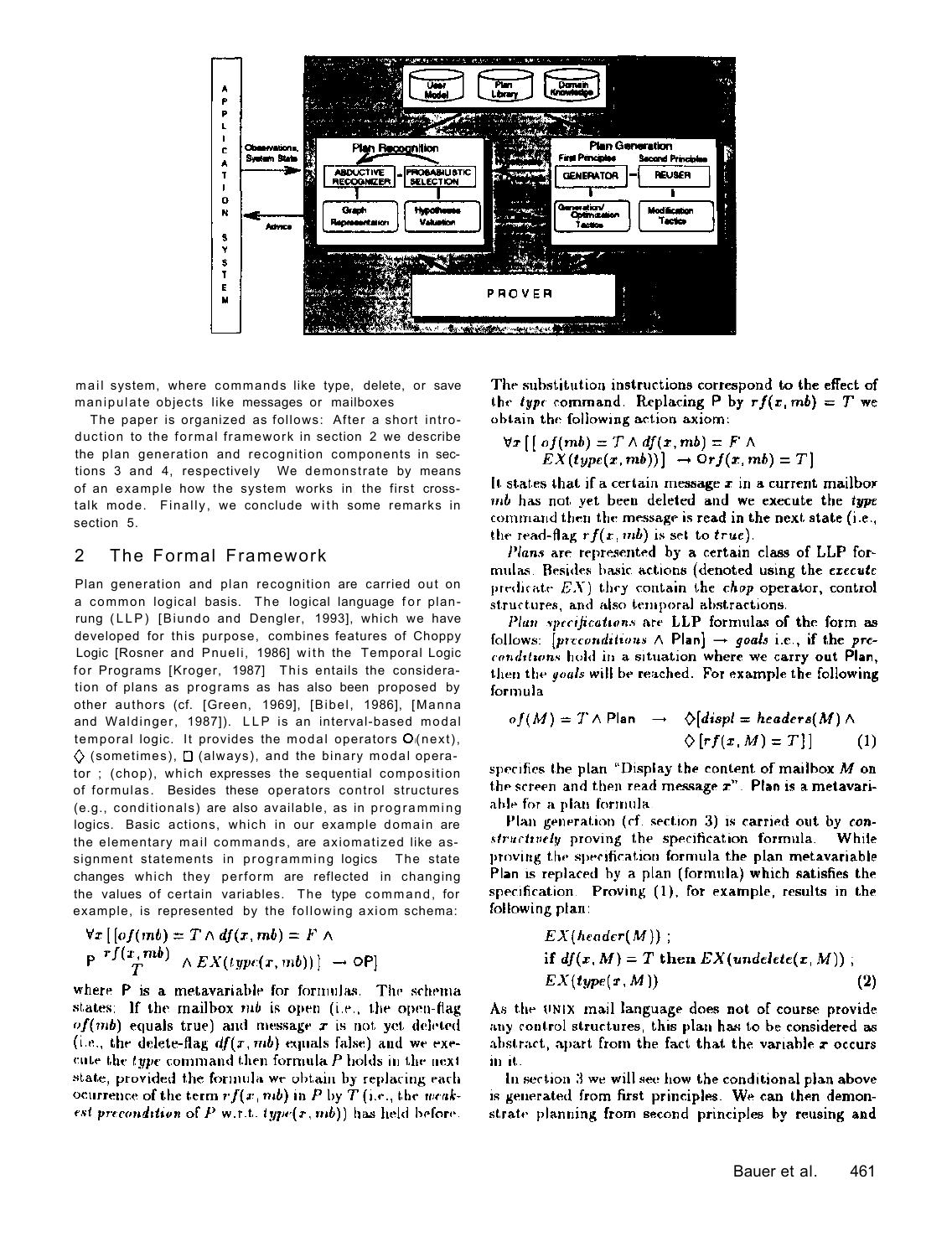modifying this plan so that it meets a new specification:

$$
of(M) = T \wedge df(x, M) = F \wedge Plan \longrightarrow
$$
  
 
$$
\Diamond [disp] = headers(M) \wedge \Diamond [rf(x, M) = T] \wedge
$$
  
 
$$
\Diamond [df(x, M) = T]] \qquad (3)
$$

$$
EX(header(M)); EX(type(x, M));
$$
  

$$
EX(delete(x, M))
$$
 (4)

is obtained as a result In a plan recognition example (cf. section 4) this plan can then serve as one of the plan hypotheses.

## 3 Plan Generation

The planning system (cf. [Biundo *et* al., 1992]) works by using techniques of planning from both first and second principles. Planning from first principles begins with a plan specification. The plan is generated on the basis of the *domain knowledge* provided. Planning from second principles adds the ability to incorporate previously generated plans and the problem solving knowledge obtained thereby. In the first cross-talk mode, abstract plans are generated in order to provide the plan recognizer with plan hypotheses. To generate these hypotheses, the planner works from second principles by reusing formerly generated plans

#### 3.1 Planning from First Principles

By using a sequent calculus for LLP (cf. [Biundo and Dengler, 1993]) the plan generator tries to find a constructive proof for the plan specification formula so that an instantiation for the plan metavariable can be obtained. We thus have a plan the execution of which is sufficient to reach the goals specified, *i.e.*, a plan which meets the specification Following the paradigm of *tactical theorem proving* (cf [Constable, 1986], [lleisel et *al*., 1990], [Paulson, 1990]) the proof is guided by special *planning tactics* written in a metalogical tactic language.

As for plan specification (1), the proof is carried out by dividing the specification formula into subformulas, i.e., those representing single subgoals which the plan has to reach We can simultaneously introduce a structure into the plan metavariable Plan, which states that. Plan should consist of at least two suhplans: Plan  $\equiv P_1$ ; P<sub>2</sub>.

Let us now consider the generation of a plan for  $P_2$ The corresponding subgoal reads

$$
of(M) = T \wedge P_2 = \Diamond r f(x, M) = T
$$

Usually subgoals of tins type are proven by using nonlogical axioms which describe basic actions. Thereby, the plan metavariable is instantiated by a basic plan formula The instance of the *type* axiom below is selected because it can reach the desired goal of setting  $rf$  to  $T$ :

$$
of(M) = T \wedge df(x, M) = F \wedge EX(typc(x, M))
$$
  
\n
$$
\rightarrow \text{Or} f(x, M) = T
$$

The preconditions of this action however must hold in order to make the axiom applicable. One of these preconditions is missing from the subgoal above. Following a deductive version of the *means-ends analysis* (cf [Fikes and Nilsson, 197l], [Nilsson, 1980]) we therefore introduce an additional subplan which produces the missing precondition. Thus, P2 becomes the composition of a one-armed conditional and a subplan P4, respectively:

$$
P_2 \equiv [\text{if } df(x, M) = T \text{ then } P_3]; P_4
$$

The new subgoal obtained is:

$$
of(M) = T \wedge \textbf{if } df(x, M) = T \textbf{ then } P_3 \rightarrow
$$
  
 
$$
O[of(M) = T \wedge df(x, M) = F]
$$

To properly instantiate P3 an instance of the *undelete*  action axiom can be used; this tells us that the execution of *undelete*(x, M) makes  $df(x, M) = F$  true in the next state, should it not have held before. In a similar way P4 can now be instantiated by using the *type* action axiom.

The overall plan which results after the proof tree has been completed and all plan metavariables have been instantiated, is the plan given by formula (2) above. It clearly meets the specification in (1).

In addition to subgoals whose proof leads to instantiations of the plan metavariables, as in the above examples, so-called *plan assertions* must also be proven. These represent certain properties which are required by the plan to be generated. A typical example in our case is the fact that the formula *of (M)* = *T*—which acts as a precondition to the whole plan does survive the execution of subplan  $P_1$ . This fact is proven by regression where we generate the weakest preconditions of *of(M)* = *T*  w.r.t. all basic actions occurring in  $P_1$ . In our system, planning from first principles is, like several other approaches to deductive planning (cf. [Green, 1969], [Bibel, 1986], [Manna and Waldinger, 1987]) closely related to work done on *deductive program synthesis* where *programs* are generated by proofs (cf. [Manna and Waldinger, 1980],[Heisel *et al,* 1991], [Biundo, 1992]).

#### 3.2 Planning from Second Principles

The ability of a planner to modify a plan is considered as a valuable tool for improving the efficiency of planning by avoiding the repetition of the same planning effort because instead of generating a plan from scratch, plan reuse tries to exploit knowledge stored in previously generated plans.

The reuser first takes the current specification and searches in a *plan library* for a plan which can be reused as its solution Since we concentrate on plan modification in this paper, we suppose that the search in the plan library terminates successfully with a plan specification and describe how the reuser verifies whether the plan belonging to it provides a solution to the current planning problem. The verification is carried out by a formal proof in which the *prover* verifies that at least the preconditions the plan requires hold in the current situation and that at most the goals achieved by the plan are required as current goals.

If the proof succeeds, the plan provides a provably sound solution to the current planning problem; if it fails, the plan has to be modified.

The *modification tactics* analyze the failed proof and modify the plan using information from the generation process that lead to this plan.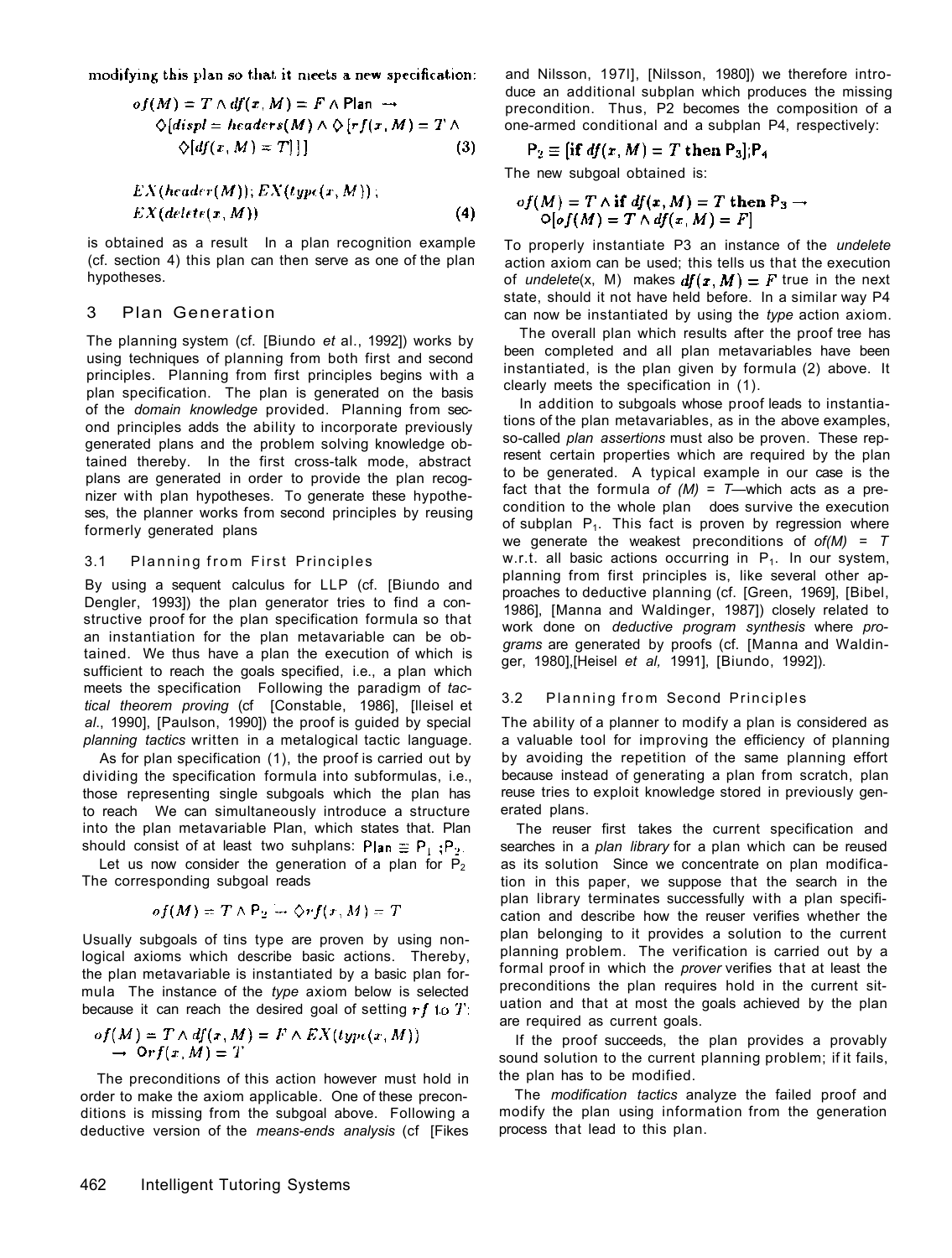Let us assume, for example, that specification (3) is given to the planner in the first cross-talk mode. Planning from second principle starts and tries to reuse plan

Comparing it with specification (1) it is obvious that more preconditions are given, but even more goals are required in (3). In this case, the prover reports a failure because more goals are required in specification (3) than are achieved by the plan. The modification tactic identifies the missing subgoal  $df(x, M) = T$  for which a subplan has to be generated from first principles Furthermore, it has to inspect the temporal structure of the plan to be reused in order to determine the point in time at which this subplan has to be inserted. For this purpose, explicit representations of the temporal models of both specifications are constructed and compared during the proof.

A plan is a solution if it achieves at least all the goals that are required in the current specification, i.e., if the plan achieves some additional subgoals it is still considered to be a solution In some applications however, plans have to be minimal in the sense of achieving exactly the goals required. The plan reuse component is able to perform the necessary optimizations in these cases

In the example, the reuser detects that the case analysis in the reused plan is superfluous because the condition on which it depends is explicitly given in the specification. Therefore, the conditional can be deleted from the plan The result of the modification process is a *plan skeleton* for a sequential plan

## $EX(hrader(Mbor))(EX(type(x, Mbor)))$ Pian<sub>1</sub>

containing the reusable subplan identified during the proof and a meta variable Plan<sub>1</sub> as a "placeholder" for the completing subplan which has to be generated in order to reach the additional goal.

The generator uses the plan skeleton as a partial instantiation of the plan metavariable Plan in specification (3). This simplifies the constructive proof of the specification: The partial proof tree for which an instantiation of the metavariable is already known can be easily expanded without further search effort. To replace the metavariable Plan<sub>1</sub> occurring in the skeleton, the generator has to plan from first principles leading to the instantiation  $EX(detete(x, M))$ . The interleaving of proof tree reconstruction and generation ensures that the modified plan provides a provably sound solution to the current plan specification that can be sent to the plan recognizer as a plan hypothesis.

The approach we follow investigates plan reuse in the general context of deductive planning and has been described in more detail in [Biundo e*t a*/., 1992; Koehler, 1992]. Other current approaches investigate plan reuse and modification in the framework of classical STRIPSlike planners, e.g., the hierarchical planner and modification system PRIAR [Kambhampati and Hendler, 1992], or in the framework of case-based reasoning, e.g., the systems SPA [Hanks and Weld, 1992] or CHEF [Hammond, 1990]. The experiments reported by some of the authors give evidence that plan reuse might indeed be more efficient than planning from scratch. How far these results

generalize is studied in a complexity-theoretic analysis of plan modification vs. plan generation by Nebel and Koehler (cf. these proceedings). In contrast to practical experiences it turned out that plan modification is not uniformly as easy as planning from scratch.

## 3.3 Generating Optimal Plans

The second cross-talk mode is concerned with the generation of optimal and user-satisfactory plans. The generator receives a plan specification which either belongs to a plan recognized as suboptimal by the plan recognition component or is derived from a request for passive help.

Planning in this mode is based on a dynamically changing adjustment of the generation process triggered by *plan quality criteria* derived from the user model. The generator considers, e.g., the user's preferences, his knowledge about the domain, and his typical behavior in order to generate satisfactory plans for him. It produces a user-adapted concrete plan that meets the specification and is as short as possible according to the number of basic actions used. Since planning is done deductively the adjustment essentially places a restriction on the sets of nonlogical axioms and rules.

If, on the basis of the current plan quality criteria, no plan can be found, then the criteria must be minimally changed in order to generate a plan. The necessary deviations are recorded and can be used by a tutorial system to teach the user accordingly. In the case of a recognized suboptimal plan, the generated optimal plan is, e.g., the basis for an active user support of the help system. Generation of optimal plans is only carried out from first principles because the reuse of concrete plans requires consideration of dynamically changing plan quality criteria which can contradict the aim of making planning more efficient

## 4 Plan Recognition

The recognition of plans in this logic-based context is realized by a *generalized abductive process* with a *probabilistic valuation* of hypotheses. Starting from plan hypotheses synthesized by the plan generation component and observations of user actions, an attempt is made to identify a hypothesis describing the user's pursued plan. The use of probabilistic reasoning allows us to determine *one* "best" hypothesis to offer user-specific help, e.g., by doing semantic plan completion.

## 4.1 The Abductive Recognizer

Plan recognition, which is the identification of a user's behavior given an observed goal or action, can be viewed as an inherently abductive problem, if a plan hypothesis *P* is interpreted as an assumption explaining the observed action  $a$ , i.e.,  $\mathcal{T} \cup \{P\} \models a$ , where  $\mathcal{T}$  describes the domain knowledge (e.g., [Appelt and Pollack 1990], [Shanahan, 1989], [Helft and Konolige, 1990],[Waern, 1992]) *P* is required to be a *ground instance* of an element of a set of predefined candidate explanations called *abducibles.<sup>1</sup>*

<sup>1</sup> For an introduction to abduction see, for example, [Peirce, 1931 1958] or [Fann, 1970]. An overview can be found